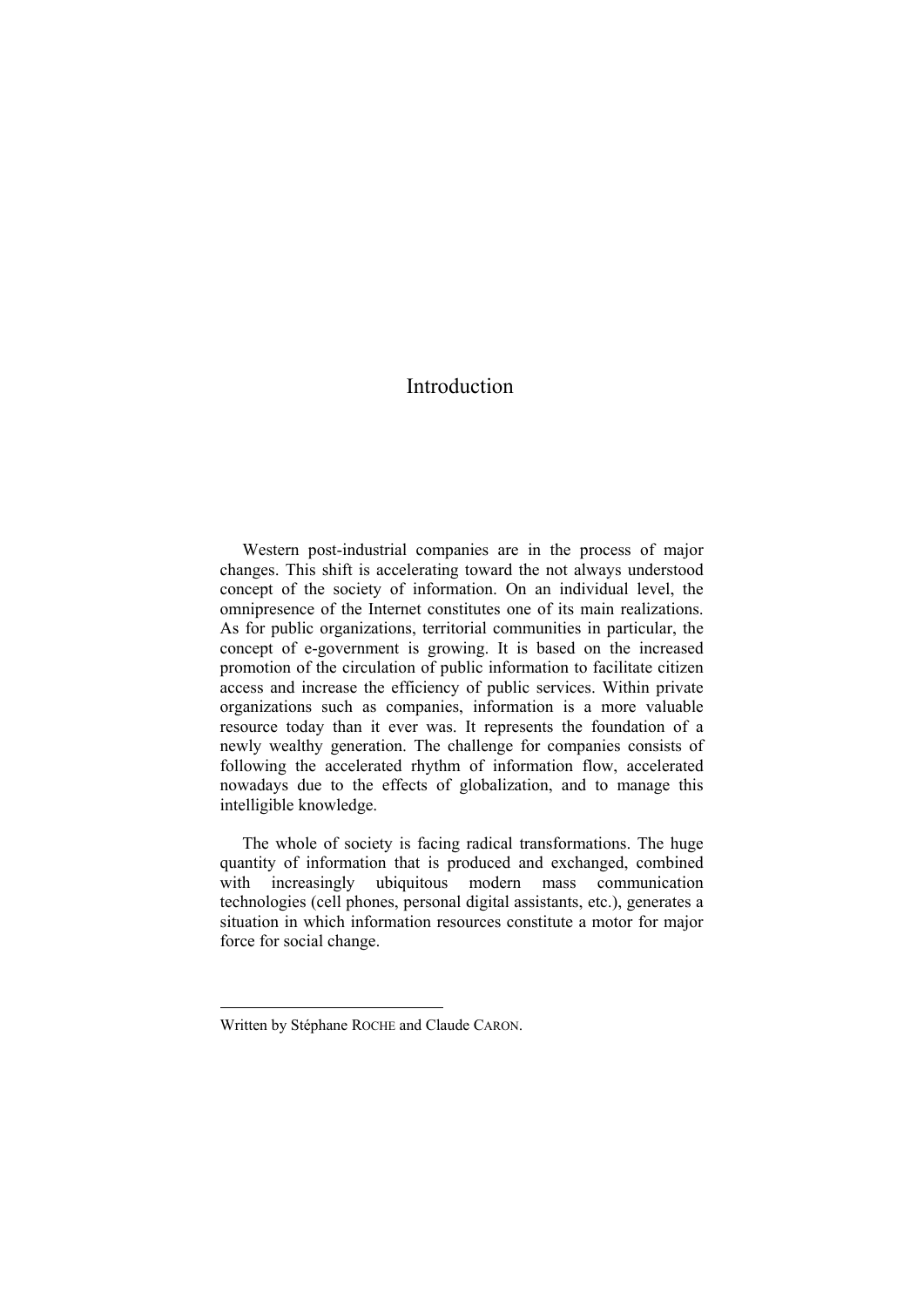## xx Organizational Facets of GIS

Given the relatively recent character of these informational and technological changes, the societal context is still in a phase of intense movement. It is still quite difficult to provide a revealing description of these changes. In this context, the social and human sciences have a fundamental role to play in understanding the complexity and the impact of the communication and information sciences. Only a "systemic" grasp of human, organizational and social transformations caused by the information age can help us manage the risks associated with the often unrestrained and ill-considered diffusion of technology.

Information is the key component of these transformations. Even though this multi-faceted concept has several very different theoretical explanations, it concerns a large variety of fields. We can define it more specifically as a geographical component that is still being established today, so much so that we no longer speak only of information technologies (IT), but of geographic information technologies (GIT), which constitute a specific sector in IT. This sector is identified by different terms depending on the cultural or disciplinary context: geomatic, geographic information sciences (GIS). The field of GITs has experienced remarkable growth during recent decades, in particular with the arrival of microprocessing, the Internet, and the digital age.

The field of geographic information (GI) is characterized by specific dynamic practices: a large number of practitioners with varying professional backgrounds (land surveyors, topographers, cartographers, geographers, computer specialists, Internet users, etc.); a diversity of companies of different sizes and natures (companies specialized in data acquisition, geomarketing, GIS, image processing, etc.); numerous public organizations (government agencies for natural resources, cadastre, forestry, mining, land management, etc.); as well as a variety of users that increase with the diversification and applications of GI and the democratization of Geoweb and location technologies. This sector, intersecting by nature, also establishes its identity through a very active multi-disciplinary scientific community (universities, academies, institutes, and research centers in various fields including IT, geography, environmental science, etc.). The GI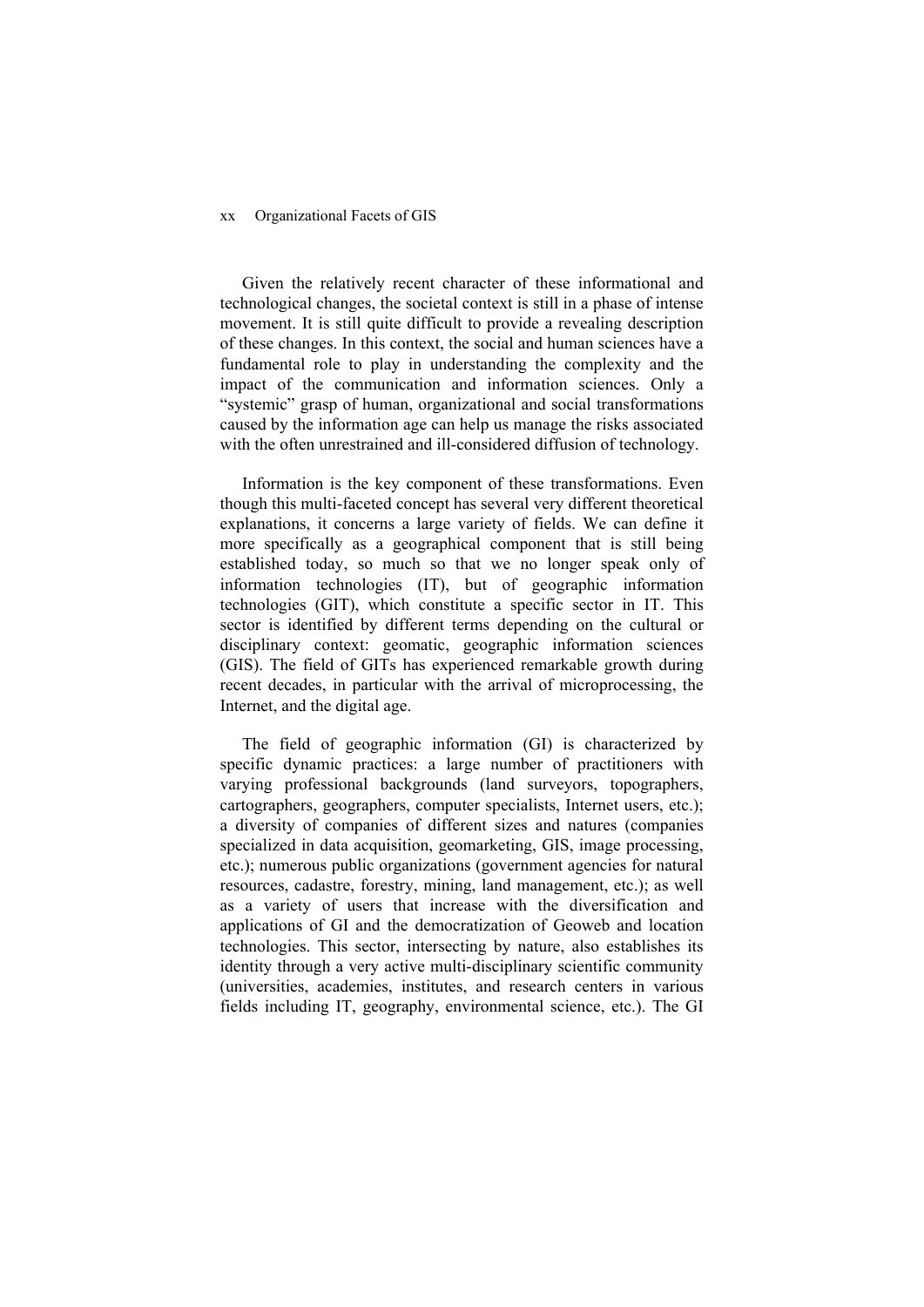sector is a very busy community. We will assume here that the GI community constitutes the base of one of the last stages of evolution in the information society, what could be called the geographic information society (GI-soc).

However, the information society is not only a community of common interests and practices with systematic access to information as a common denominator. In more fundamental terms, it corresponds to the in-depth reconstruction of the operating methods of postindustrial Western companies as a whole, as centered on information use. Information in this society becomes the preferred engine of social relations, the source of wealth production, the basis for reorganization of legislative and regulatory bodies, as well as changes in governmental methods and the way democracy itself works. In practice, this information society can be expressed as a series of very concrete disruptions involving the post-industrial landscape of the developed world.

The liberalization of telecommunications, the spectacular development of the Internet, and the multiplication of company mergers in IT, media, and telecommunications are, for example, revelations of a single phenomenon, the advent of the information society. By its very nature, the information society ignores traditional boundaries and limits.

Yet, the GI-soc is the product of a much bigger phenomenon than a simple expansion of related interests. In fact, over whole decades of history we ignored, even forgot (consciously or not), about the fundamental role that geography has played in human society. Today, that tendency is reversing itself significantly. For a long time, human societies paid little attention to the spatial, geographic arrangement of people, phenomena, products, etc., and we did not even realize it. Today, though, never have so many maps been produced. Information society as a whole is becoming geographic.

Several arguments can be made to justify and clarify a position that may seem somewhat radical. Some of these arguments can be initially linked to the development of the GI sector, as well as to the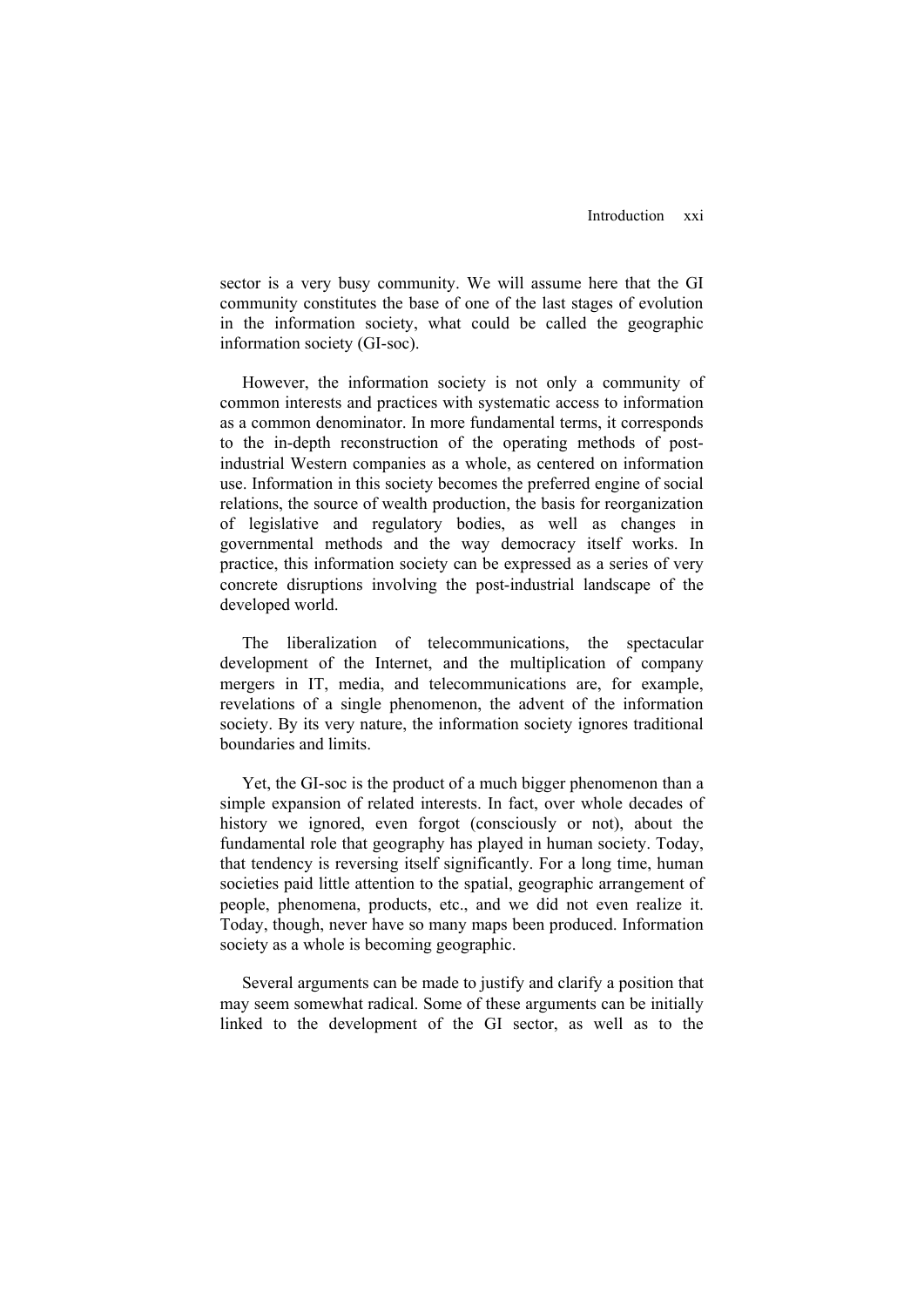## xxii Organizational Facets of GIS

diversification of its fields of application. We have been witnessing a considerable expansion in the use of GI in the last decade. This expansion incorporates all spatial and social levels. It involves all types of public and private organizations, as well as the "general public" (e.g. people consulting dynamic, digital maps over the Internet, deliberate generation of geographic content, etc.). However, this phenomenon resonates on at least two other levels beyond the field of GI.

In more basic terms, we are witnessing a return in full force of environmental concerns, at the fullest extent of the term. The state of our planet is one of the major concerns of our modern societies (even if concrete actions are often put off. In 1992, during the United Nations conference on environment and development that took place in Rio de Janeiro, Brazil, Agenda 21 officially recognized the fundamental role of information (GI in particular) in the improvement of decision-making as involves social, economic, and geographic matters. This is in recognition of the need to bring back to the forefront geographic concepts (especially location).

In addition, the development, and especially the exponential escalation of the use of IT ("smart" phones, GPS, personal digital assistants, etc.) creates problems in distribution (manpower, products, services, etc.). The development of an information society comes with the democratization of IT through mobile and recreational uses. During the last few years, this process of democratization has accelerated with the development of Geoweb 2.0 and mass practices in positional technology and GPS navigation. The effect of virtual maps such as Google Earth is real. New technologies and new formats have become more popular (Application Programming Interface, Keyhole Markup Language, etc.); new practices have emerged (usergenerated content, deliberate production of geographic GI, crowdsourcing, cartographic mash-ups, geotagging, geocaching, etc.); and new practice communities have emerged (neogeographers). This phenomenon demonstrates the diversity of products and service providers with geographic content, with potential users multiplying and their geographic location forcibly sought. An increasingly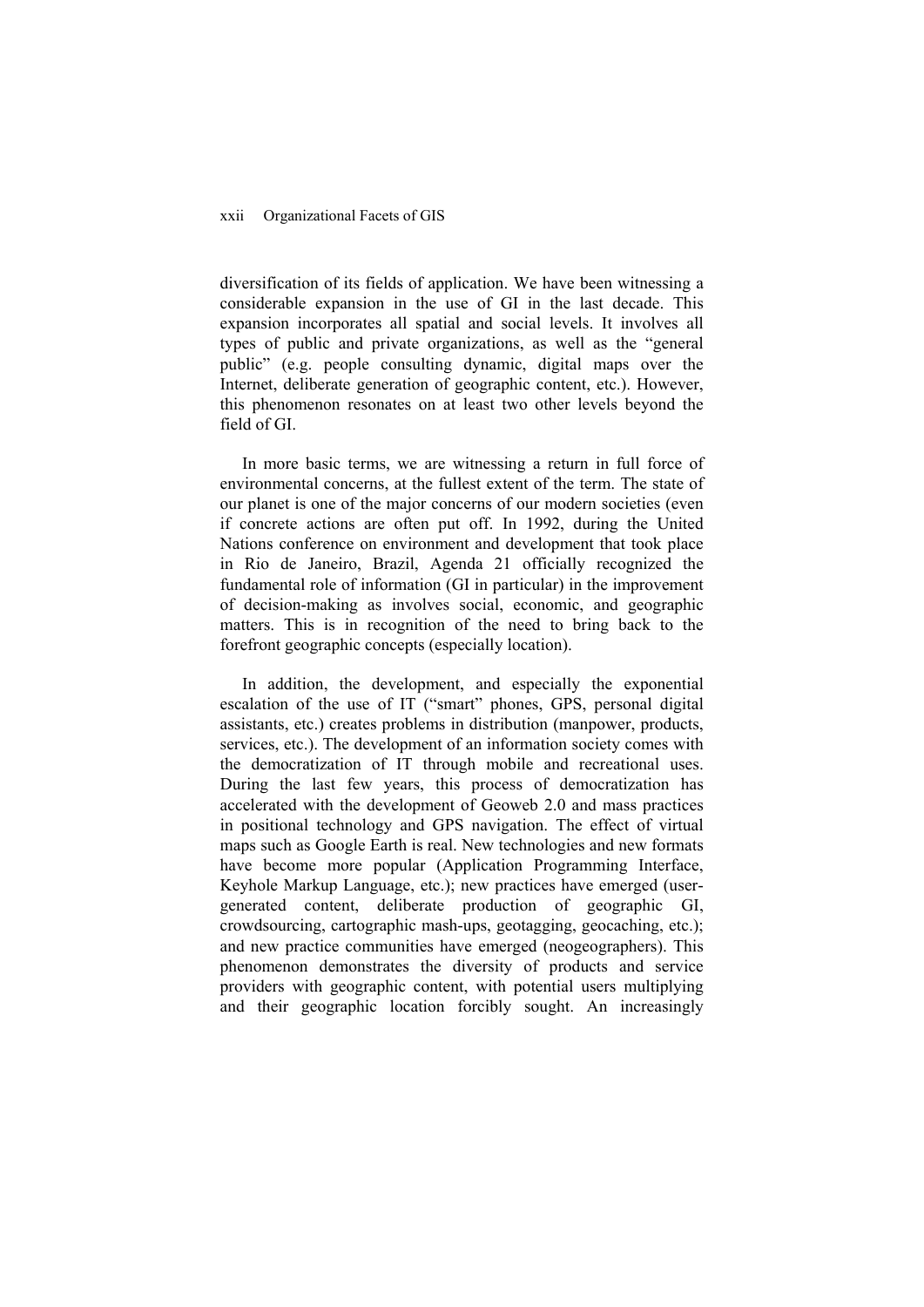diversified number of private companies use positioning data to support tactical or strategic decisions (e.g. the positioning of goods at Wal-Mart branches through Radio Frenquency Identification technologies, or the use of real-time determinations of fleet locations for transportation companies), or offer such services to other companies (spatiotemporal analysis of new markets, positioning of new stores, Application Programming Interface, Keyhole Markup Language, and Radio Frequency Identification).

The development of the GI-soc is, in any case, a recent phenomenon and one that is altogether difficult to define. What are its characteristics? What are its similarities and differences compared with the information society in general? What are its key challenges? What is the contribution of GITs, GISs and, more generally, GI for individuals, organizations, and society? How far will states and governments go to reach their citizens through the help of participating GISs (public participation GIS or PPGIS)? What forms of social interactions are being created among GIS practices, individuals, and organizations? At this point, there are still more questions than answers. However, these questions can form the structure through which the organizational aspects of GISs are analyzed.

This book is based on the simple acknowledgement of our lack of knowledge of this "geographic information society". The difficulty in understanding its challenges is based on three aspects in particular: (1) the relative newness of the information age (as a concept, as social reality, as well as an object of study); (2) the relatively small number of research studies involving this specific subject; and, finally, (3) the problem with understanding the subject because of its "multidisciplinary", eclectic nature.

These questions suppose that knowledge in fields as varied as sociology, administrative sciences, IT, geography, and geomatic sciences, among others, can be brought together with different cultural points of view. To help us understand the organizational and social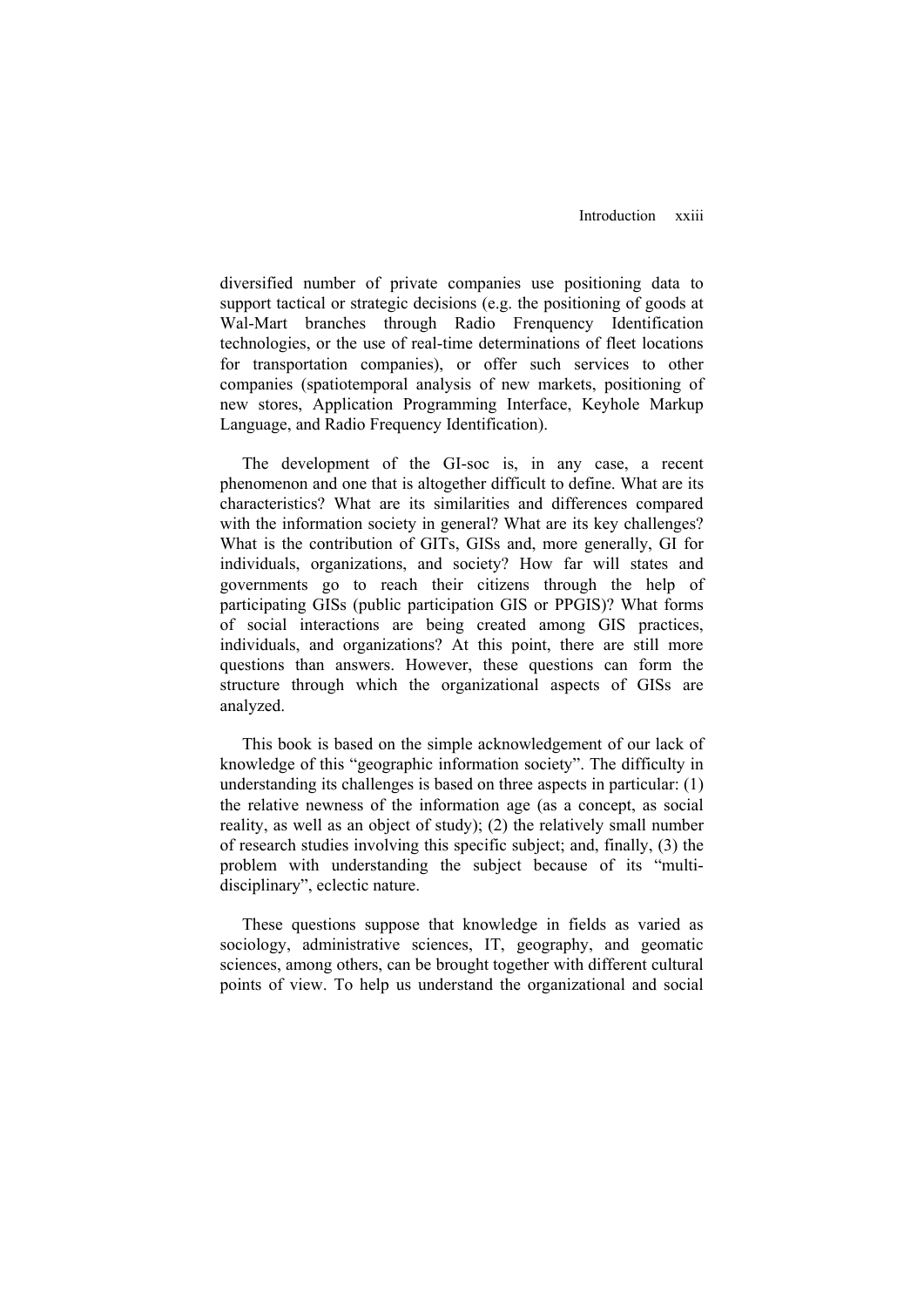## xxiv Organizational Facets of GIS

dimensions of GISs, this book will propose different angles of attack, summarized by the following diagram.



**Figure 1.** *Overview of the basic concepts of the book*

This figure illustrates the fundamental interactions among three systemic levels: (1) GISs (geographic information systems, in the overall, broad sense of the social and technical aspects of the system); (2) organizations (private and public, more or less structured as associations or groups of citizens); and (3) societal systems (incorporating the human aspects of the system). Note though, that this distribution is entirely imaginary. In practice, distinctions between these systems are not always well-defined. But the identification and consideration of these three levels and especially of their interrelations will help us to effectively cover the questions asked in this book. This figure guided the authors in the choice of which subjects to cover, as well as in the authors we would invite to write on these subjects. This approach made it possible, from the very first, to structure the chapters of the book in the most consistent and balanced way possible.